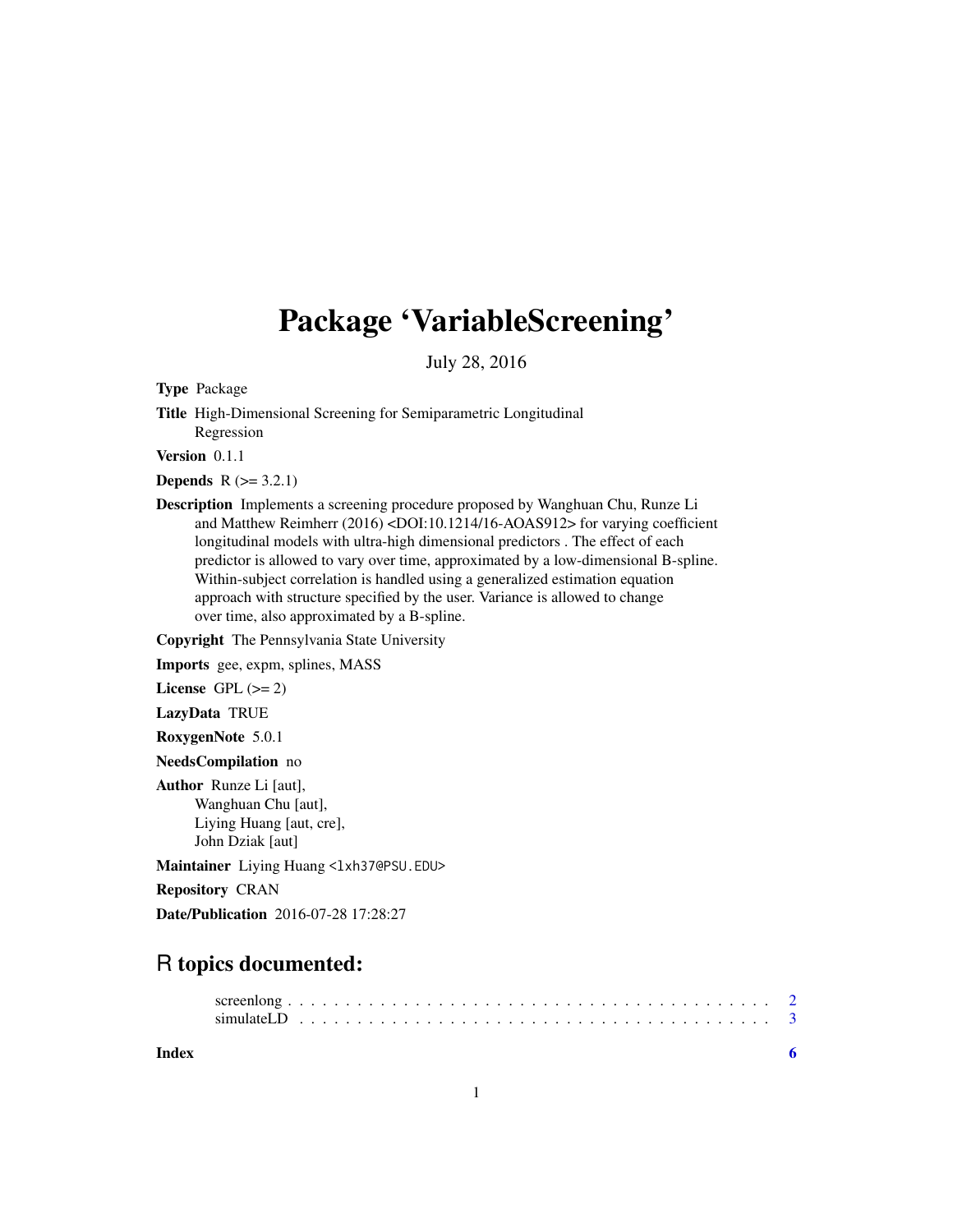<span id="page-1-0"></span>

#### Description

Implements a screening procedure proposed by Chu, Li, and Reimherr (2016) for varying coefficient longitudinal models with ultra-high dimensional predictors. The effect of each predictor is allowed to vary over time, approximated by a low-dimensional B-spline. Within-subject correlation is handled using a generalized estimation equation approach with structure specified by the user. Variance is allowed to change over time, also approximated by a B-spline.

#### Usage

```
screenlong(x, y, z, id, subset = 1:ncol(x), time, degree = 3, df = 4,
 \text{corr} = \text{"stat_Mdep", M = NULL}
```
#### Arguments

| X      | Matrix of features (for example, SNP's). There should be one row for each<br>observation.                                                                                                                                                                                                                                                                                                                                                                                   |
|--------|-----------------------------------------------------------------------------------------------------------------------------------------------------------------------------------------------------------------------------------------------------------------------------------------------------------------------------------------------------------------------------------------------------------------------------------------------------------------------------|
| у      | Vector of responses. It should have the same length as the number of rows of x.                                                                                                                                                                                                                                                                                                                                                                                             |
| z      | Optional matrix of covariates to be included in all models. They may include<br>demographic covariates such as gender or ethnic background, or some other<br>theoretically important constructs. It should have the same number of rows as<br>the number of rows of x. We suggest a fairly low dimensional z. If the model is<br>intended to include an intercept function (which is recommended), then z should<br>include a column of 1's representing the constant term. |
| id     | Vector of integers identifying the subject to which each observation belongs. It<br>should have the same length as the number of rows of x.                                                                                                                                                                                                                                                                                                                                 |
| subset | Vector of integers identifying a subset of the features of x to be screened, the<br>default is $1:ncol(x)$ , i.e., to screen all columns of x.                                                                                                                                                                                                                                                                                                                              |
| time   | Vector of real numbers identifying observation times. It should have the same<br>length as the number of rows of x. We suggest using the convention of scaling<br>time to the interval $[0,1]$ .                                                                                                                                                                                                                                                                            |
| degree | Degree of the piecewise polynomial for the B-spline basis for the varying co-<br>efficient functions; see the documentation for the bs() function in the splines<br>library.                                                                                                                                                                                                                                                                                                |
| df     | Degrees of freedom of the B-spline basis for the varying coefficient functions;<br>see the documentation for the bs() function in the splines library.                                                                                                                                                                                                                                                                                                                      |
| corstr | Working correlation structure for the generalized estimation equations model<br>used to estimate the coefficient functions; see the documentation for the gee()<br>function in the gee library. Options provided by the gee() function include "in-<br>dependence", "fixed", "stat_M_dep", "non_stat_M_dep", "exchangeable", "AR-<br>M" and "unstructured".                                                                                                                 |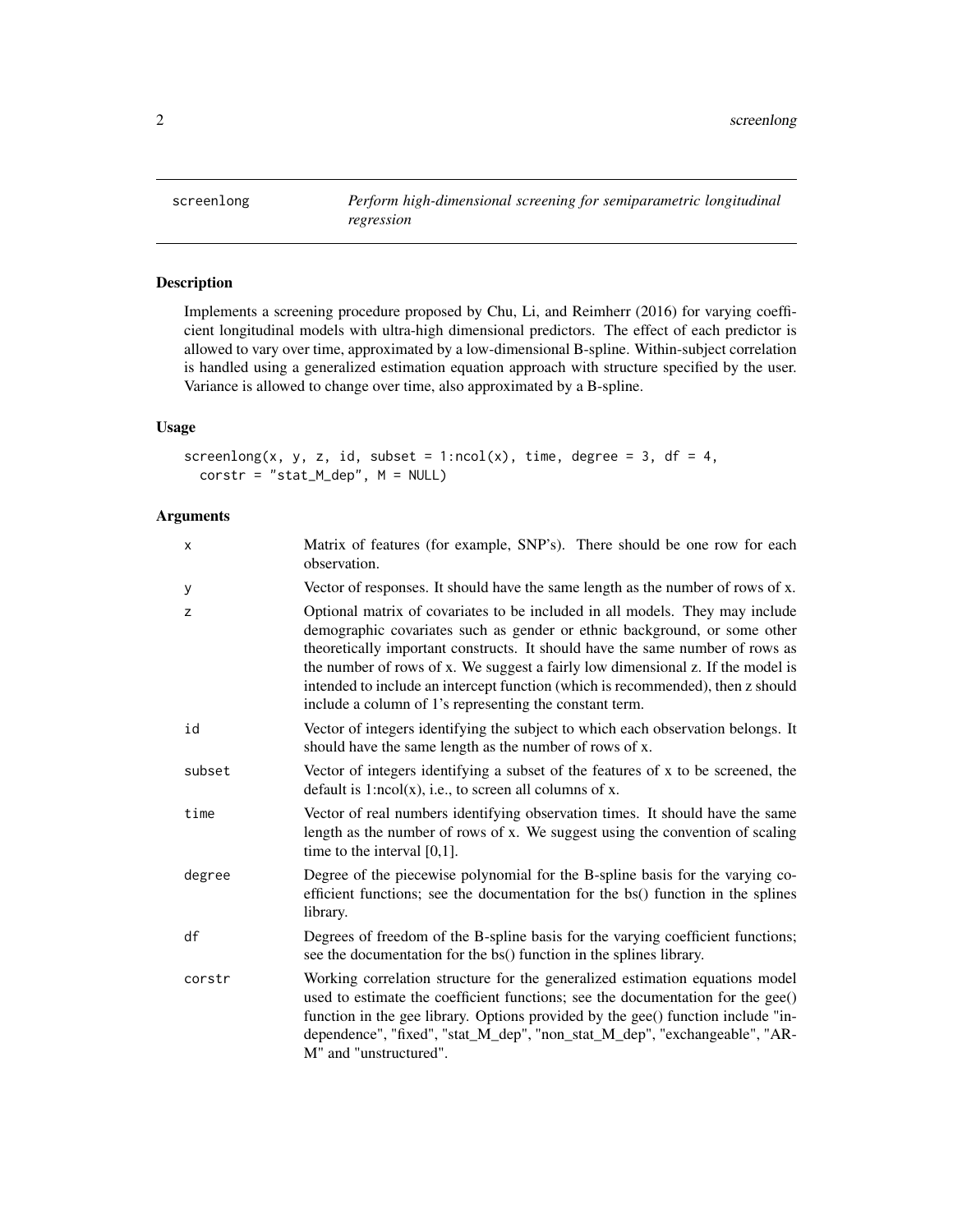#### <span id="page-2-0"></span>simulateLD 3

M An integer indexing the M value (complexity) of the dependence structure, if corstr is M-dependent or AR-M; see the documentation for the gee() function in the gee library. This will be ignored if the correlation structure does not require an M parameter. The default value is set to be 1.

#### Value

A list with following components: error A vector of length equal to the number of columns in the input matrix x. It contains sum squared error values for regression models which include the time-varying effects of the z covariates (if any) as well as each x covariate by itself. The lower this error is, the more desirable it is to retain the corresponding x covariate in a later predictive model. rank The rank of the error measures. This will have length equal to the number of columns in the input matrix x, and will consist of a permutation of the integers 1 through that length. A rank of 1 indicates the feature which appears to have the best predictive performance, 2 represents the second best and so on.

#### Examples

```
set.seed(12345678)
results <- simulateLD(p=1000)
subset1 \leq seq(1,5,2)
subset2 <- seq(100,200,2)
subset3 < -seq(202, 400, 2)subset4 < -seq(401, 999, 2)set <-c(subset1,subset2,subset3,subset4)
Jmin <- min(table(results$id)) - 1
screenResults <- screenlong(x = results$x,
                            y = results$y,
                            z = results$z,
                            id = results$id,
                            subset = set.
                            time = results$time,
                            degree = 3,
                            df = 4,
                            corstr = "stat_M_dep",
                            M = Jmin)
rank <- screenResults$rank
unlist(rank)
trueIdx <- c(5,100,200,400)
```
rank[which(set %in% trueIdx)]

simulateLD *Simulate a dataset for testing the performance of screenlong*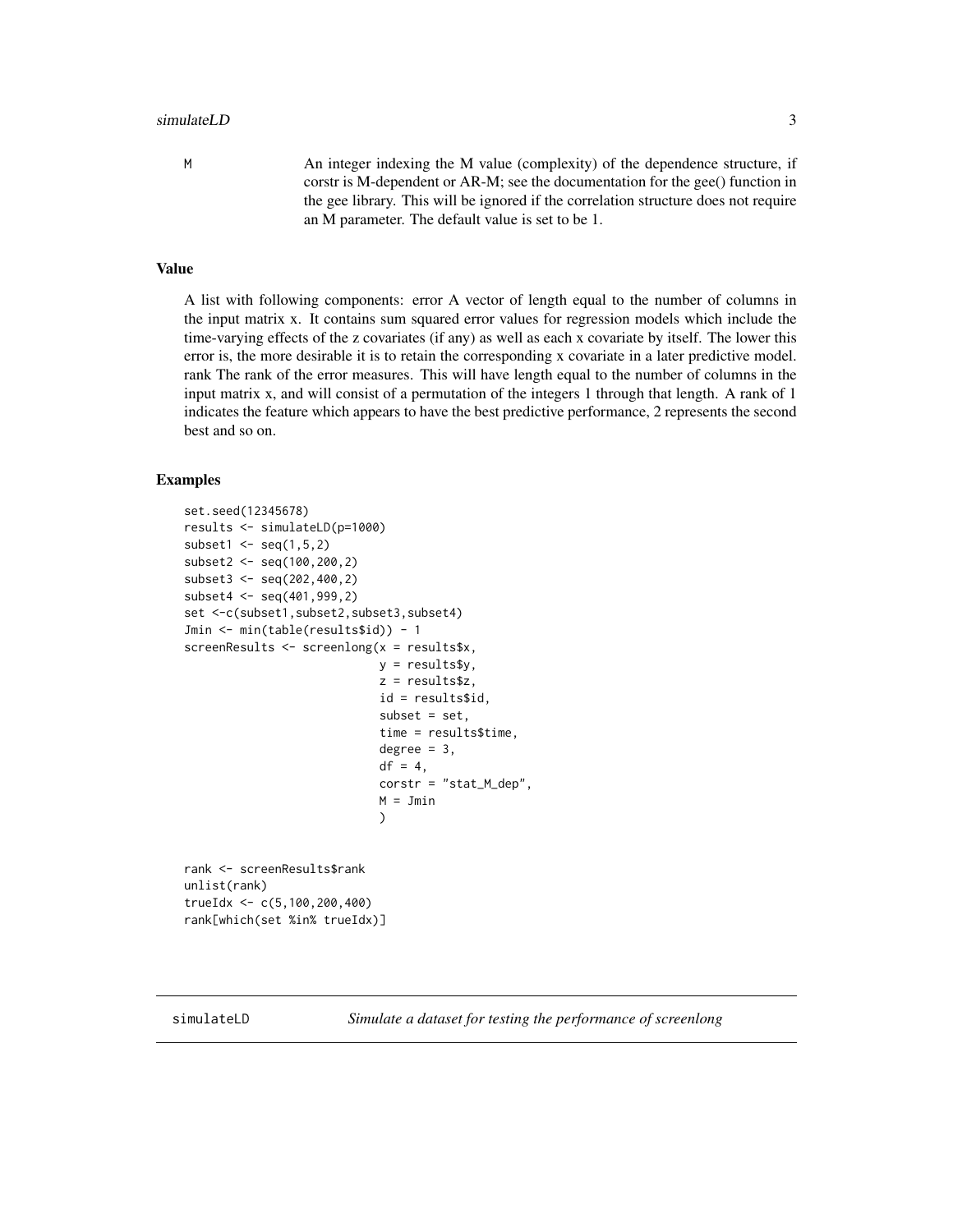#### Description

Simulates a dataset that can be used to test the screenlong function, and to test the performance of the proposed method under different scenarios. The simulated dataset has two z-covariates and p x-covariates, only a few of which have nonzero effect. There are n subjects in the simulated dataset, each having J observations, which are not necessarily evenly timed, we randomly draw a subset to create an unbalanced dataset. The within-subject correlation is assumed to be AR-1.

#### Usage

```
simulateLD(n = 100, J = 10, rho = 0.6, p = 500, trueIdx = c(5, 100,
 200, 400), beta0Fun = NULL, betaFun = NULL, gammaFun = NULL,
  varFun = NULL)
```
#### Arguments

| n        | Number of subjects in the simulated dataset                                                                                                                                                                                                                                                                                                                                                                                               |
|----------|-------------------------------------------------------------------------------------------------------------------------------------------------------------------------------------------------------------------------------------------------------------------------------------------------------------------------------------------------------------------------------------------------------------------------------------------|
| J        | Number of observations per subject                                                                                                                                                                                                                                                                                                                                                                                                        |
| rho      | The correlation parameter for the AR-1 correlation structure.                                                                                                                                                                                                                                                                                                                                                                             |
| p        | The total number of features to be screened from                                                                                                                                                                                                                                                                                                                                                                                          |
| trueIdx  | The indexes for the active features in the simulated x matrix. This should be a<br>vector, and the values should be a subset of 1:p.                                                                                                                                                                                                                                                                                                      |
| beta0Fun | The time-varying intercept for the data-generating model, as a function of time.<br>If left as null, it will default to $f(t)$ 2 $\star$ t <sup>2</sup> - 1. Time is assumed to be<br>scaled to the interval $[0,1]$ .                                                                                                                                                                                                                    |
| betaFun  | The time-varying coefficients for z in the data-generating model, as a func-<br>tion of time. If left as null, it will be specified as two functions. The first is<br>$f(t)$ exp(t + 1)/2. The second is $f(t)$ t <sup>2</sup> + 0.5. Time is assumed to be<br>scaled to the interval $[0,1]$ .                                                                                                                                           |
| gammaFun | A list of functions of time, one function for each entry in trueldx, giving the<br>time-varying effects of each active feature in the simulated x matrix. If left as<br>null, it will be specified as four functions. The first is a step function $f(t)=(t > 0.4)$ .<br>The second is $f(t) = -\cos(2 \times \pi) \times t$ . the third is $f(t) = (2 - 3 \times t)^{2}/2 - 1$ .<br>The fourth is $f(t) = \sin(2 \times \pi) \times t$ . |
| varFun   | A function of time telling the marginal variance of the error function at a given<br>time. If left as null, it will be specified as function(t) $0.5 + 3 \times t$ <sup>3</sup> .                                                                                                                                                                                                                                                         |

#### Value

A list with following components: x Matrix of features to be screened. It will have n\*J rows and p columns. y Vector of responses. It will have length of n\*J. z A matrix representing covariates to be included in each of the screening models. The first column will be all ones, representing the intercept. The second will consist of random ones and zeros, representing simulated genders. id Vector of integers identifying the subject to which each observation belongs. time Vector of real numbers identifying observation times. It should have the same length as the number of rows of x.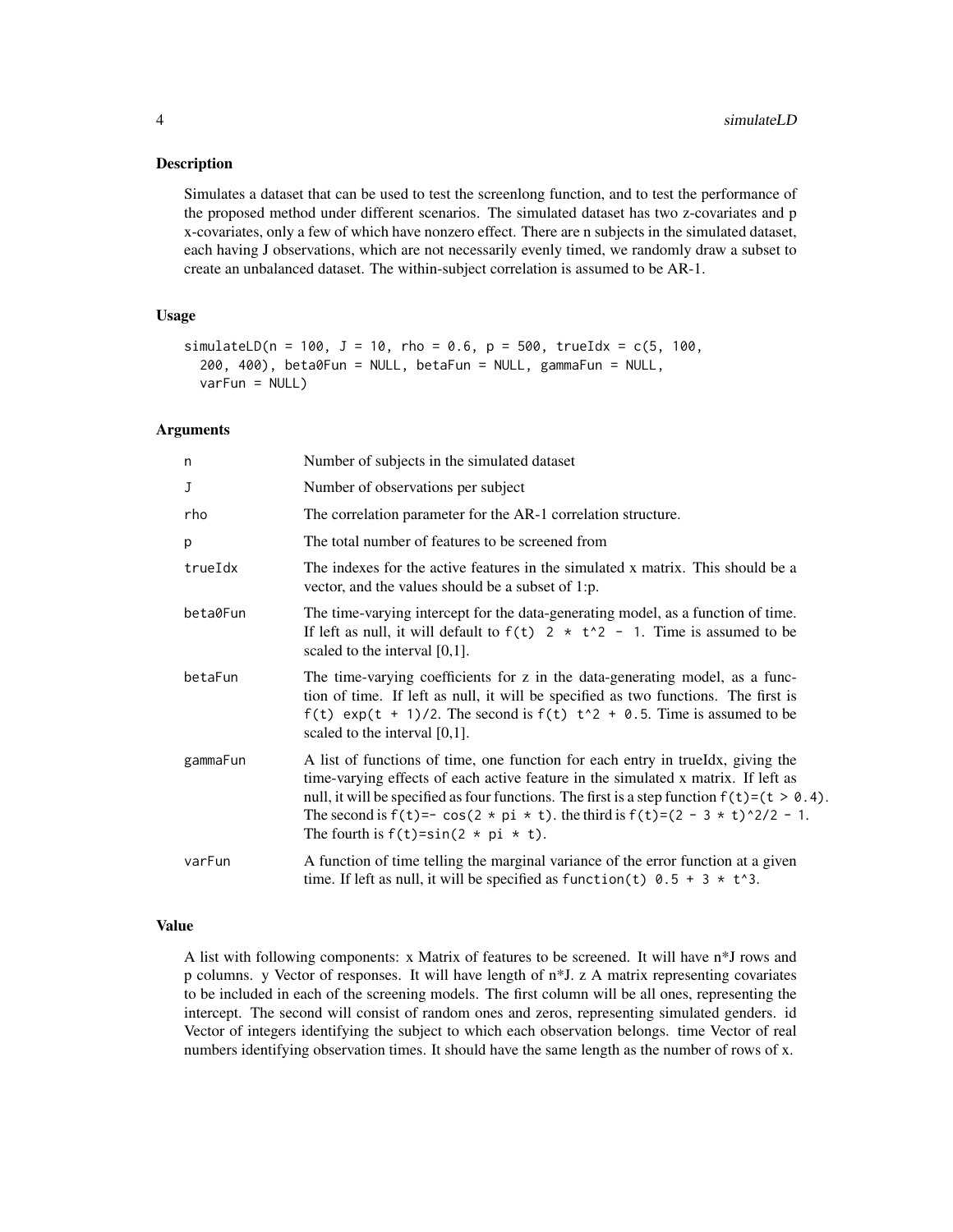#### simulateLD

### Examples

set.seed(12345678) results <- simulateLD(p=1000)